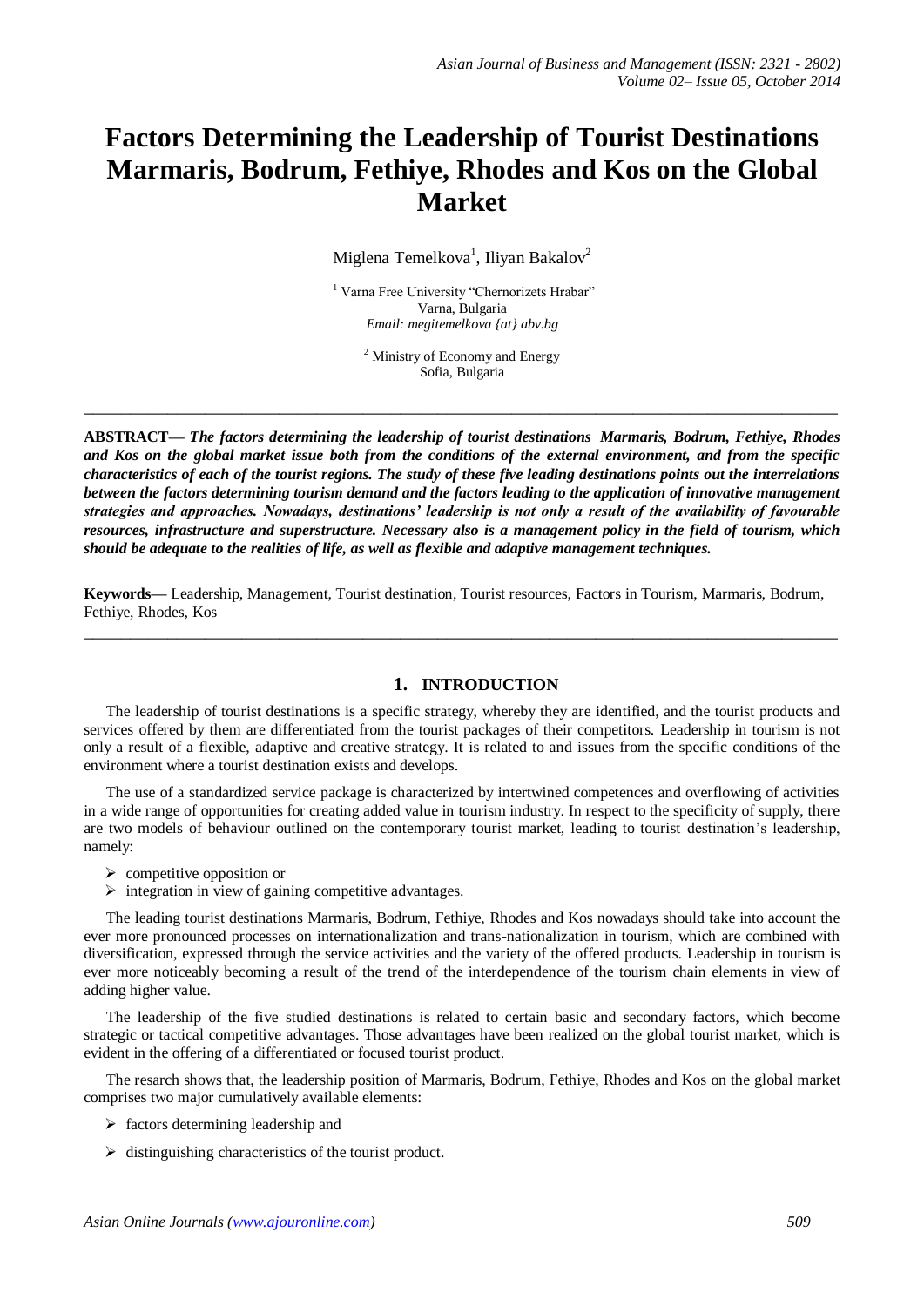#### **2. METHODOLOGY OF THE RESEARCH THE FACTORS DETERMINING THE LEADERSHIP OF TOURIST DESTINATIONS MARMARIS, BODRUM, FETHIYE, RHODES AND KOS**

The research of the destinations Marmaris, Bodrum, Fethiye, Rhodes and Kos is prompted by the need to outline the specific leadership characteristics of the tourist products offered in one and the same geographical region – the Aegean Sea with relatively similar nature and climatic conditions. The toolset employed by the research is a questionnaire among 620 tourists, who visited any of the five destinations during the period May 2011 – September 2013. The leadership of Marmaris, Bodrum, Fethiye, Rhodes and Kos is a result of their ability to create and offer tourist products and services, which win and maintain strong positions vis-à-vis their competitors. Therefore, the present study defines destinations' leadership on the basis of the comparative analysis between the number of the tourists, who have visited them and their accommodation capacity:

- $\triangleright$  In 2013 Mugla Province, which comprises the destinations Marmaris, Bodrum, Fethiye, Rhodes and Kos received more than 3 million tourists.
- $\triangleright$  The Greek islands of Kos and Rhodes, which attracted more than 2,5 million of tourist flow in 2013 are positioned as direct competitors of the Turkish district in the Aegean region on a global scale.
- $\triangleright$  The accommodation capacity of Bodrum, Marmaris and Fethiye amounts to around 200 000, where the entire accommodation capacity of Mugla Province is about 255 000. [6]
- $\triangleright$  Rhodes and Kos also have available approximately 200 000 beds for accommodation.

The synthesis of the factors determining the leadership of the tourist destinations in a global aspect can be defined as fundamental impacts, which quite noticeably set forth the development of certain activities, processes and phenomena in the tourism regions. According to some authors, the factors are critical or particularly active conditions. [1]

The factors determining the global leadership of the tourist destinations are well-established circumstances, conditions, prerequisites and elements of the environment, which actively and in a focused way influence the welldefined in a structural, hierarchical and process aspect systems of the tourist regions, and on that basis, they define the trends of their future evolution.

The factors in the tourism systems are active conditions or prerequisites, which have specific and active impact on the development of tourism and the tourism process. [2], [3] Those conditions do not influence tourism directly. They are part of the external environment and are a prerequisite for the existing of the tourism system.

A conclusion can be drawn that the studied Turkish and Greek destinations are relatively on an equal standing in respect to both their accommodation availability, and the tourist flow that they receive on an annual basis. Therefore, the leadership of the destinations Marmaris, Bodrum, Fethiye, Rhodes and Kos is determined by their ability to uphold their positions on the market and improve their share over time, while adding value not only financially, but also in respect to its own brand. Those are destinations, which efficiently and profitably safeguard their place in the global competition by creating and integrating tourist products with added value. The leadership of the destinations Marmaris, Bodrum, Fethiye, Rhodes and Kos is a result of two cumulatively available strategic conditions:

- $\triangleright$  the destinations observe the environmental and social sustainability of their tourist resources;
- $\triangleright$  destinations' market position vis-à-vis the competitors provides a high standard of living for their residents, which is determined by the economic, social and environmental characteristics.

The leadership of the five studied destinations is related to certain basic and secondary factors, which become strategic or tactical competitive advantages. Those advantages have been realized on the global tourist market, which is evident in the offering of a differentiated or focused tourist product.

#### **3. A SYNTHESIS OF THE TYPES OF FACTORS DETERMINING THE GLOBAL LEADERSHIP OF MARMARIS, BODRUM, FETHIYE, RHODES AND KOS**

The quality of the offered tourist product is in a direct ratio to the quality of the components that compose and define it.

The quality of the tourist region is defined by nine characteristics:

- $\triangleright$  water resources.
- $\triangleright$  flora,
- climate,
- $\triangleright$  topography,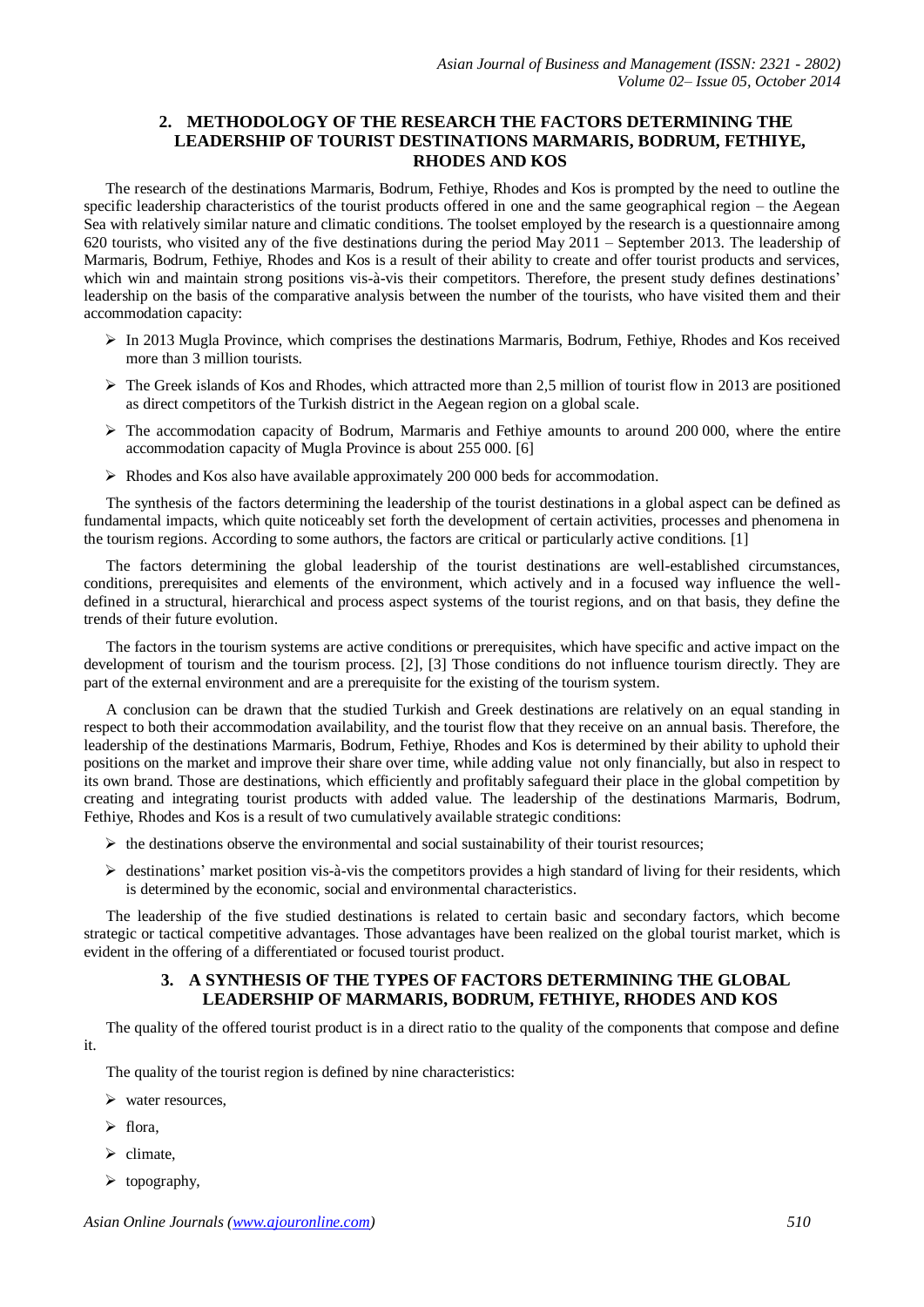- $\triangleright$  history,
- $\triangleright$  aesthetics.
- $\triangleright$  attractions,
- $\triangleright$  servicing centers,
- $\triangleright$  route network.

The tourist perception of the tourist region is related to the number of attractions and region peculiarities that are unique to some extent. Uniqueness is an indicator for the quality of the tourist region but it should not be separately considered from the services and standards of the means for tourist accommodation and stay. Six factors determine the attractiveness of a tourist travel:

- $\triangleright$  desire revealed in the human impulses and strivings that stimulate travel;
- $\triangleright$  inertness it is related to the negative subjective human moods that can spoil the travel;
- $\triangleright$  distance this is the real geographic distance and to overcome it we need time and the choice of a suitable means of transport and also the transport during the stay;
- $\triangleright$  subjective distance this is the distance defined by the internal disposition of the person and with the increase of the subjective distance the attractiveness of the site grows;
- $\triangleright$  remoteness a feature of the travel that defines the level of untraditionallity and attractiveness;
- $\triangleright$  expectation it also has a positive character and is the motive power in undertaking a tourist travel.

The quality of stay significantly depends on the conditions of the accommodation, the room, the offered basic and additional services. The quality of stay shall be assessed by the following main criteria:

- $\triangleright$  swiftness of service:
- $\triangleright$  the form in which the product is offered;
- $\triangleright$  cleanness;
- $\triangleright$  order;
- $\triangleright$  aesthetics:
- $\triangleright$  personnel politeness;
- $\triangleright$  sanitary requirements and indicators set by various normative acts;
- $\triangleright$  level of comfort availability;
- $\triangleright$  functionality:
- $\triangleright$  location of the accommodation place;
- $\triangleright$  climate;
- $\triangleright$  transport provision.

The quality of the tourist product is inextricably bound up with the criteria and indexes for the quality of material products in tourism. The material products used in tourism should meet the requirements for:

- $\triangleright$  applicability;
- $\triangleright$  reliability;
- $\triangleright$  transport suitability;
- $\triangleright$  manufacturability;
- $\triangleright$  ergonomics;
- $\triangleright$  safety;
- $\triangleright$  design;
- $\triangleright$  unification and standardization;
- $\triangleright$  right of patent;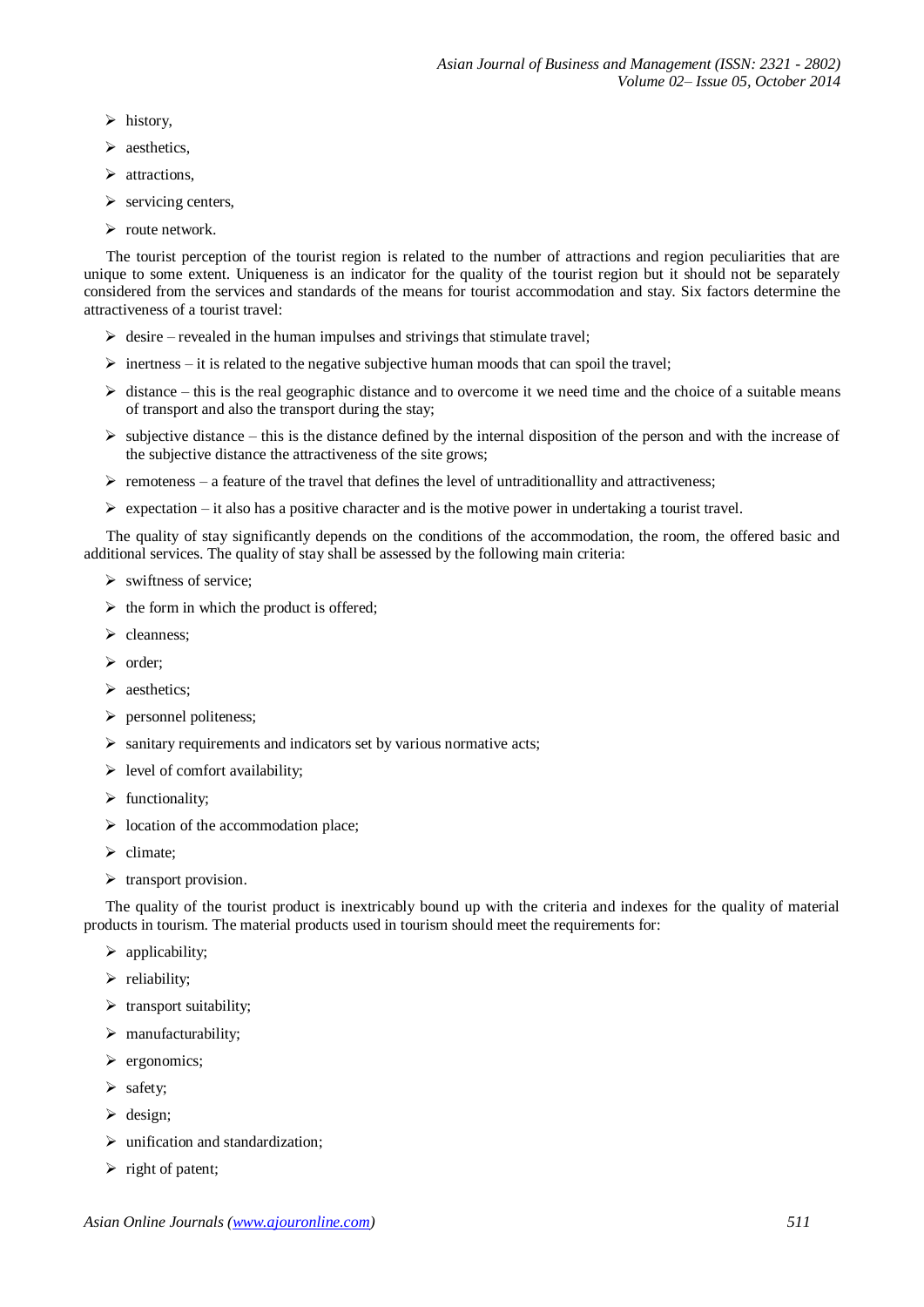- $\triangleright$  eco-friendliness;
- $\triangleright$  economy.

The study of the five seaside leadership destinations – Marmaris, Bodrum, Fethiye, Rhodes and Kos, outlines five different groups of factors by their type, which determine their leadership in a global context. Those factors also have an impact on the tourism system and are classified according to:

- $\triangleright$  nature and origin:
	- $\checkmark$  nature-and-climatic issuing from the uniqueness of the natural and climatic conditions;
	- $\checkmark$  socio-economic based on the infrastructure, the housing conditions and utility services in the respective country or region, standard of living, social and health care system, level of education and culture, economic stability;
	- $\checkmark$  production-and-economic (technological) allowing to take into account the specific production-andtechnological and organizational-and-economic conditions in the process of analysis on a wider and deeper scale;
- $\triangleright$  place of origin:
	- $\checkmark$  external there are part of the external environment and are not in any immediate relation to tourist destinations;
	- $\checkmark$  internal there are part of the destination systems;
- $\triangleright$  level of influence of people's will and preferences:
	- $\checkmark$  objective they exist irrespectively of the human will and intervention;
	- $\checkmark$  subjective they are related to the human activity;
- $\triangleright$  scope and level of distribution:
	- $\checkmark$  general typical for tourism;
	- $\checkmark$  specific they are operating only in respect to certain tourism activities;
- $\blacktriangleright$  duration:
	- $\checkmark$  permanent they have an on-going impact on the tourist destination systems;
	- $\checkmark$  variable they are manifested occasionally and sporadically;
- $\triangleright$  nature of the activity:
	- $\checkmark$  intensive they have a strong and noticeable impact of the destinations;
	- $\checkmark$  extensive they are related to the quantitative and not to the qualitative dimensions in the tourism regions;
- $\triangleright$  properties of the described processes and phenomena in tourism:
	- $\checkmark$  quantitative they describe the quantitative reflection of the facts and phenomena in the destinations (number of tourists, number of accommodations).
	- $\checkmark$  qualitative they depend on the specificities (features) of the analyzed tourist sites, i.e. on their qualitative characteristics (type of accommodation facilities, image of the hotel, brand of the resort);
- $\triangleright$  composition:
	- $\checkmark$  complex (comprehensive) they are comprised of several elements;
	- $\checkmark$  simple (elementary) there is no subdivision into constituent elements with them.
- $\triangleright$  hierarchy of action:
	- $\checkmark$  first level factors they have a direct impact on the result indicator;
	- $\checkmark$  second level factors they have an indirect, circumferential impact on the result indicator.

### **4. FACTORS DETERMINING THE ADDED VALUE IN THE LEADERSHIP IMAGE OF THE DESTINATIONS MARMARIS, BODRUM, FETHIYE, RHODES AND KOS**

The tourist product is characterized by several cumulatively present essential features which distinguish it mainly from the other products on the market. These features are:

- $\triangleright$  expectation part of the product which after its usage turns into experience element;
- $\triangleright$  psychological needs imposing the usage of a certain tourist product they are mainly related to the desire for health and vital powers recovery and to the peculiar differentiation from the every day life and the usual environment;
- $\triangleright$  social contacts providing a certain tourist product they give opportunity for informal communication between different people connected via a common tourist experience;
- $\triangleright$  knowledge about the places and regions an element of the tourist product accumulated throughout the travel in the form of impressions, experience, information about other cultures, ethnicities, geographical and historical places;
- $\triangleright$  shopping very often it is the motivating factor for both undertaking a certain type of travel and for preserving the memories from the rest and the experience in the form of souvenirs and other purchases.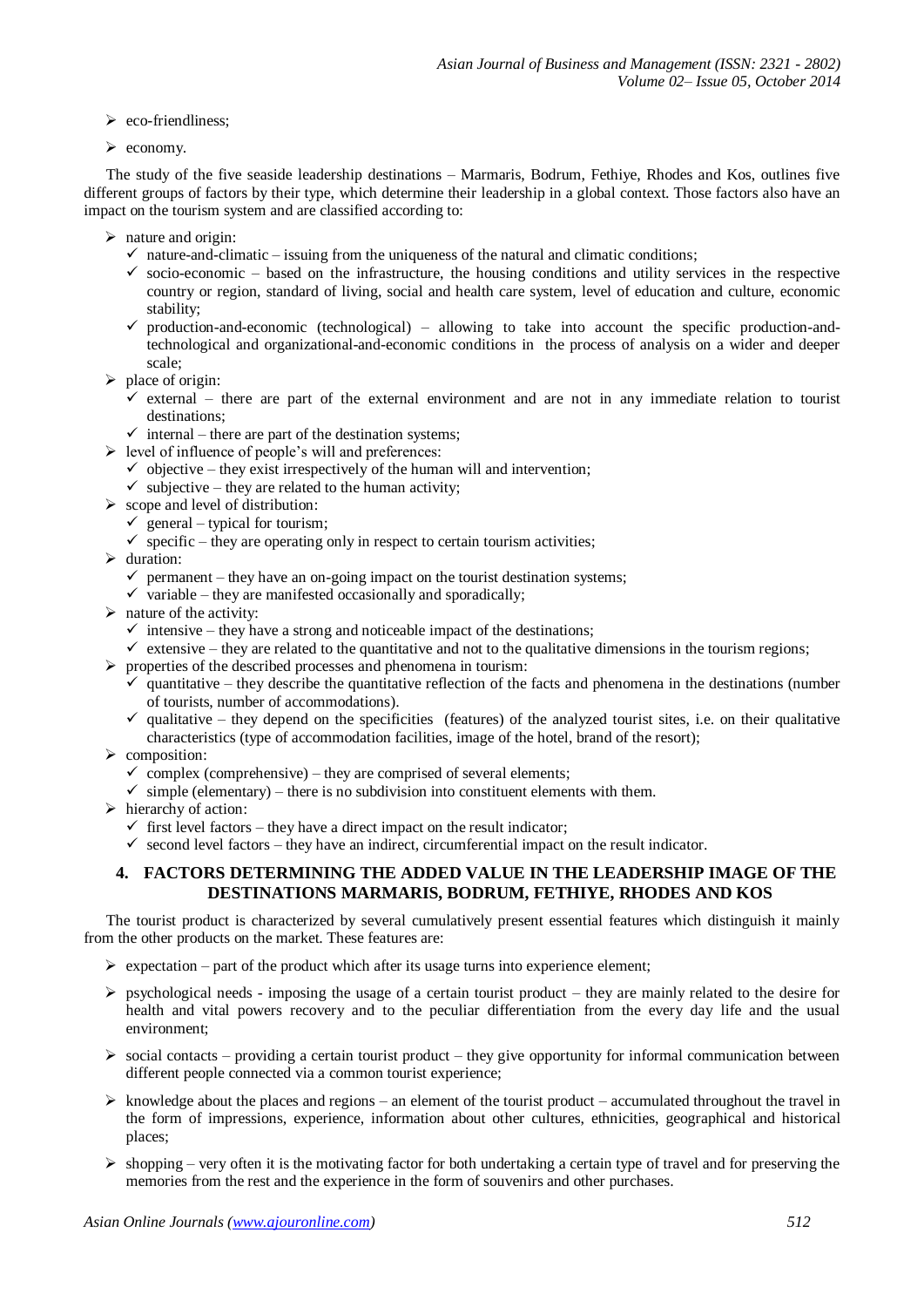The tourist satisfaction from the received tourist product is determined by:

- $\triangleright$  their personality that forms the motives and the expectations and is influenced by the social belonging, the way and stage of life, the motivation, the different social and psychological values and notions;
- $\triangleright$  their wishes that define the necessity for staying, transportation, food, entertainment and cause the undertaking of actions for their satisfactions;
- $\triangleright$  the demand which is an external form of manifestation of the need for a specific type of tourist product in concrete quality and quantity limits and reflecting the ability to pay.

Criteria and the indicators, however, in defining the level of tourist satisfaction are formed on the basis of the impressions of several factors that are powerful satisfaction determiners:

- $\triangleright$  expectation and perception (expectation forms the behaviour, behaviour changes the perception) it is of significant importance that the tourists' expectations are realistic and that they receive the relevant product quality service;
- $\triangleright$  service it is related to the care, quality, correctness, accuracy and efficiency of the service as well as to the traffic, land control, transportation schemes, delays, comfort, easiness and way of access to the place, the standard of the accommodation place where the tourist will stay, the main and additional services provided by the tourist product, the attitude of the local population towards the tourist, legislative or administrative disorders during the stay;
- $\triangleright$  the impressions for the tourist destination during the supply and provision of the tourist product they are related to the reaction of the staff while providing the tourist product, to their responsiveness towards the clients' needs and demands, to their spontaneous and voluntary actions connected to the quality of the offered product.

The brand in tourism is kind of a tool, which identifies the destinations and differentiates the tourist products and services offered by them from the tourist packages of the competitors. [4] The research of the destinations Marmaris, Bodrum, Fethiye, Rhodes and Kos outlines the image and brand as key tools, fostering leadership positioning. 68% of the questioned tourists recognize the studied destinations, and the analysis indicates that this is a result not only of their competitive product, but also of the national branding, which in its turn is related to the national policies, advertising campaigns and legal framework in the field of tourism, as well as to the investments, infrastructural projects, the political and economic stability, the living standards and the quality of life. It is exactly on that basis that when a destination develops leadership, it becomes a bearer of financial value, although leadership strategy by itself is not a tangible asset. Therefore, with the destinations Marmaris, Bodrum, Fethiye, Rhodes and Kos there are high level intangible assets to be identified (such as rating, reputation, economic benefit, market value), which add value to their leadership image. That is a result of the trust of the tourists and investors in the capability of the leadership destinations to also offer in the future high quality and attractive tourist products and achieve economic profitability.

The brand of the studied tourist destinations has evolved over the last 10 years from a targeted choice into tourist products with their respective quality characteristics. Tourist destinations' leadership develops in response to the expectations of both the tourists and investors. Fostering leadership in tourism is focused not only on the tourist products, but also on the process of staff formation. Therefore, 83% of the questioned 620 tourists point out service as a primary factor determining leadership of a tourist destination, and adding value to its image.

The availability of certain tourism resources is a motive or reason for nearly 76% of the tourists – respondents of the questionnaire, to select a particular destination, while the sites and phenomena, which have acquired tourist popularity and attract a large number of tourists, form a tourist resource fund and are an undisputable factor determining the leadership of a tourist region. The main task of the destinations – leaders on the global tourist market is the creation of intangible added value and turning the intangible into material profit. Therefore, in the leadership positioned tourist regions there is an emphasis on the preservation of the tourism resources as well as on the development of tourism in line with the principles of sustainable development. That requires from the leaders on the global tourist market to find an optimal balance between revenue and tourist flow, and achieve sustainable and predictable results.

Tourism superstructure is leading with the choice of destinations for about 75% of the questioned tourists. Bringing together the specific material conditions for production and delivery of all the core and additional services, the specialized tourist infrastructure lies in the basis of the overall tourist product and is a major factor for its leadership positioning in the market.

The leadership positioning of the tourist destinations Marmaris, Bodrum, Fethiye, Rhodes and Kos in a global aspect is focused on tourists' preferences and expectations and guarantees that the leadership destinations add value not only to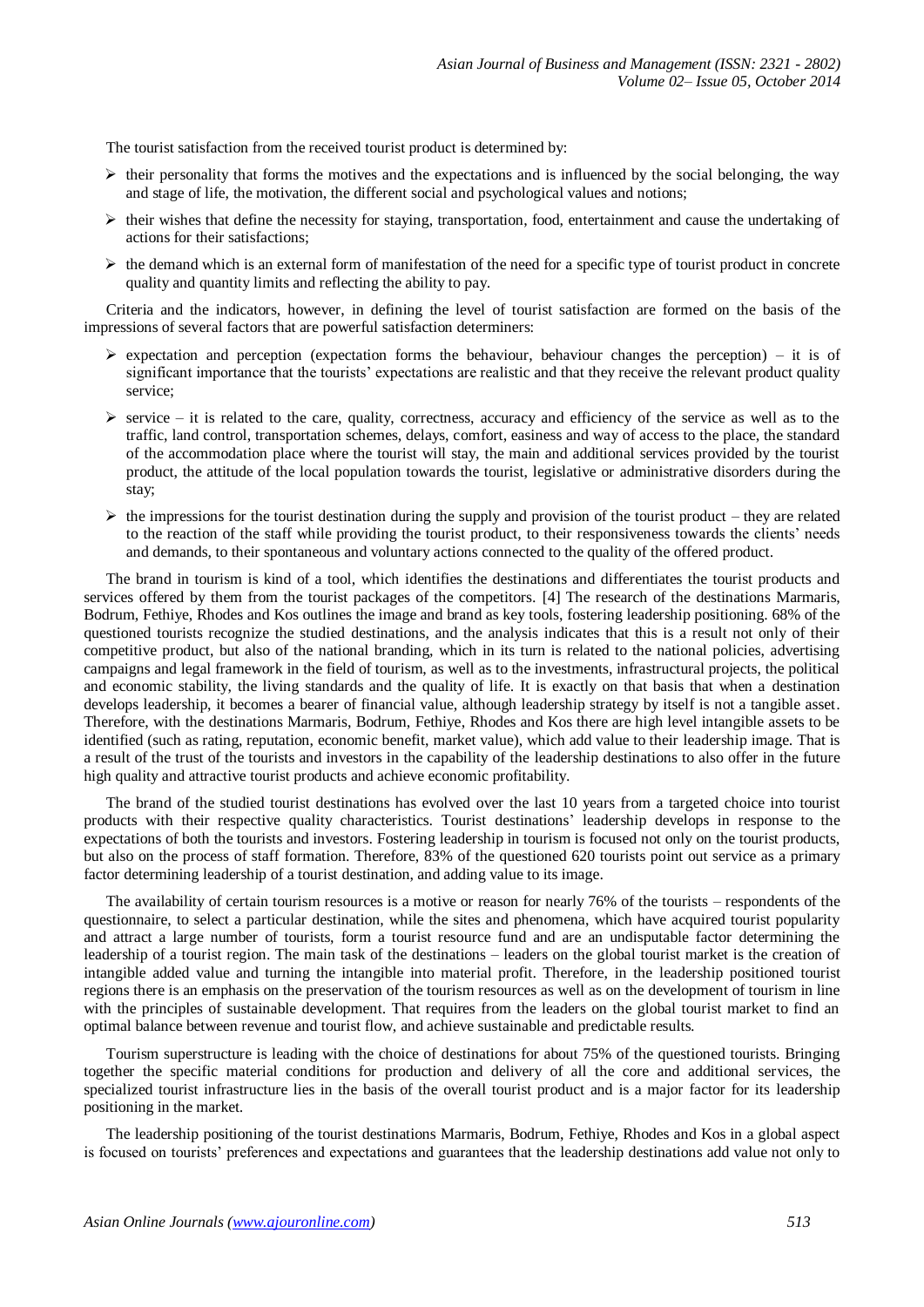their own image, but also for the users of their tourist products. Leadership acts as a mediator for the link between tourist destinations' internal and external environment.

The infrastructure and price accessibility of the destinations and of their tourism resources, as well as the condition of the infrastructure in the tourist regions are factors, determining leadership for some 60% of the responding tourists.

On the background of the economic crisis in Greece over the recent years and the political instability in Turkey in 2013, the tourist flow to the seaside resorts of those two countries did not register any decline. The standard of living and the economic and political development in the tourist regions are among the factors with less importance for the leadership image of the studied destinations.

Alongside the factors determining leadership of the tourist destinations, the tourist products of Marmaris, Bodrum, Fethiye, Rhodes and Kos have their distinctive and unique characteristics, which also add value to their leadership image. Besides its relatively close in price and quality respect mass tourist product of the all inclusive type, its countryside and nature with unique beauty, and its clean and transparent sea, Marmaris is also famous for its proximity to the Cleopatra's beach, which sand is under the protection of the Turkish tourism police, Bodrum – with its thermal springs and opportunities for spa-tourism, Fethiye – with the hang gliding and the proximity to the symbol of the Turkish tourism – the Blue Lagoon. Rhodes and Kos as sources of history and unique background are cradles of the cultural-andexploration tourism. If to the uniqueness of the studied destinations' tourist products we add also the cuisine, the customs and colourful lifestyle of the local population and their traditions, the luxuriousness of the bazaars and noise coming from the local taverns and restaurants, then, each of the destinations, although located in an immediate vicinity to each other, has its own specificity, image and brand. Therefore, the research of the five leaders on the global tourist market -Marmaris, Bodrum, Fethiye, Rhodes and Kos, shows that each of them has developed its leadership on the basis of the diversification of its tourist product.

## **5. CONCLUSION**

Leadership is a result of a high level of efficiency and a good level of awareness – a guarantee that the tourist destinations have the capacity to satisfy tourism needs and enjoy positive reputation within a wide market segment.

The tourist destinations realize added value on the global market, based on a brand, by maintaining the competitiveness of the tourist products and services offered by them. Global advantages of the destinations today are based not only on quality and servicing, but also on :

- $\triangleright$  innovation:
- $\triangleright$  creativity;
- $\triangleright$  flexibility and
- $\triangleright$  swiftness in offering and realizing tourist packages.

All this leads to sustainable business results, allowing reinvestment in strategies for development and growth. [5]

The studied five Turkish (Marmaris, Bodrum and Fethiye) and Greek (Rhodes and Kos) destinations are relatively on an equal standing in respect to both their accommodation availability, and the tourist flow that they receive on an annual basis.

On the modern tourist market is emerging behavior leading to leadership of tourist destinations, namely competitive opposition on the basis of differentiation, focus or diversification.

The leadership position of Marmaris, Bodrum, Fethiye, Rhodes and Kos on the global market comprises two major cumulatively available elements: factors determining leadership and distinguishing characteristics of the tourist product.

On the basis of the conducted research in the five leading regions, it can be summarized that there are two main groups of factors influencing global leadership of tourist destinations: factors determining tourism demand, and factors determining the attractiveness of tourism supply.

The strategies of the destinations Marmaris, Bodrum, Fethiye, Rhodes and Kos towards developing leadership on the tourist market are based on a number of factors, which determine their leadership and image in a global aspect. If a model of the factors determining the leadership of studied five destinations in the global environment is to be suggested, then of primary priority will be the role of the service, tourist resources and the specialized tourist structure. The global leadership positioning, however, is impossible without the availability of efficient tourist products satisfying the requirements of the target audience, as well as without an awareness of the qualitative characteristics and advantages of the destination.